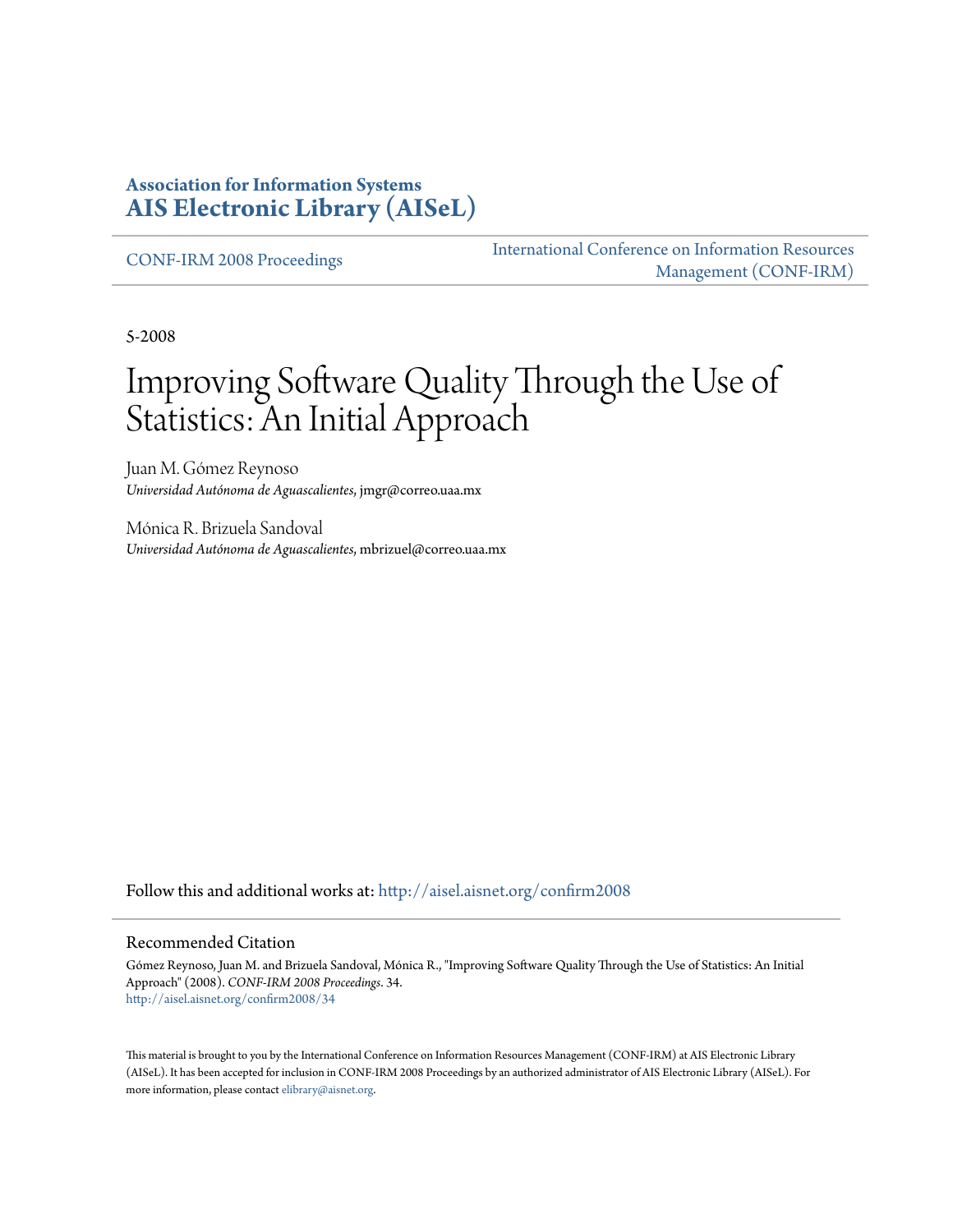## **51F. Improving Software Quality Through the Use of Statistics: An Initial Approach**

Juan M. Gómez Reynoso, Universidad Autónoma de Aguascalientes jmgr@correo.uaa.mx

Mónica R. Brizuela Sandoval Universidad Autónoma de Aguascalientes mbrizuel@correo.uaa.mx

## *Abstract*

Information systems development is a very important activity that is performed continuously in Information Systems departments. We can say that quality is a complex measurement of a product or service that people demands. However, quality is a measurement that is composed by a set of aspects. Quality measurement can be performed in concrete or abstract form. Software quality is a very important issue that developers must address properly, but a lot has to do with abstract aspects of it nonetheless. We proposed an approach that could reduce the abstractness of software quality measurement. In order to prove it, we conducted a study with encouraging results. We found that end-user participation in the evaluation IS quality can be improved.

## *Keywords*

Information Systems quality, systems development, end-user involvement.

## **1. Software Development**

Information Systems (IS) development is one of the most important activity that is performed continuously in information systems departments. Organizations face continued pressure from the environment to stay or become competitive. Pressure comes from sources such as: government, industry, and competitors. The development and maintenance of IS helps organizations to become -or continue being- competitive in their industry. Researchers study several issues that affects the IS field. Walls et al. (1992) believe that one of the concerns for researchers in the IS area is the design of systems. Nevertheless, the effectively development of systems is a research topic in IS (Markus, Majchrzak, & Gasser, 2002). In addition, "the development of information systems is a creative effort that involves the expertise, insights, and skills on many individuals" (Tiwana & McLean, 2005, p. 14). A very important part of the every day effort in IT departments is to development and maintenance of information systems.

The increasing demands for new software developments and/or modify the existing systems puts pressure for developers. In order to attend such demand, several approaches for software development have been created. One of them is end-user development. However, the dependability of these software developments is suspected (Burnett, Cook, & Rothermel, 2004). No user is willing to use any software that has poor quality because this might results in losing and/or damaging very important information. Therefore, IS development efforts have to be performed with quality in mind.

Zayaraz et al. (2005) argue that software quality has several views but the overall quality can be expressed by a combination of the different views. But, quality software should include the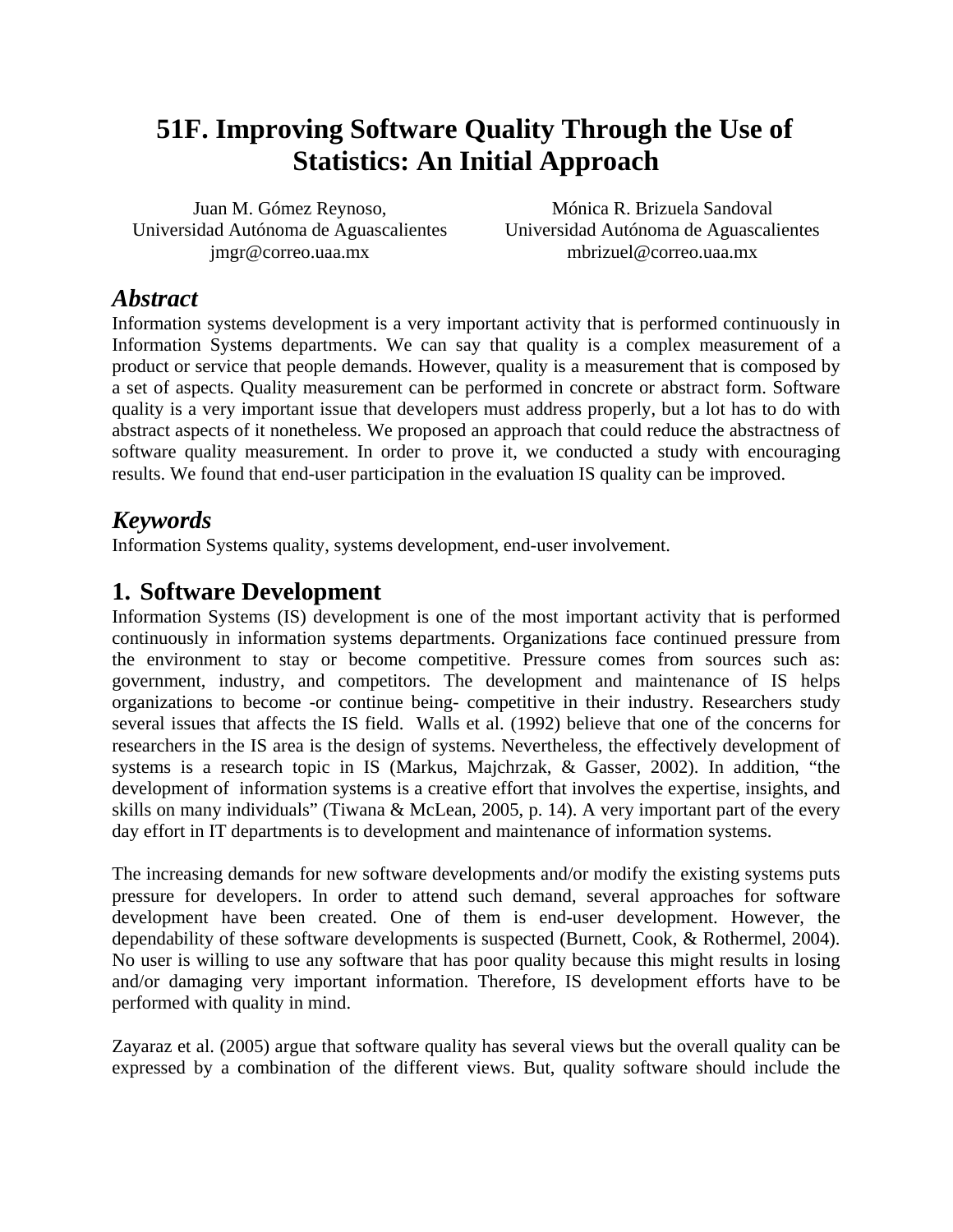measurement of attributes that are perceived as indispensable by users. Such measurement has to be in concordance with high standards and error-free as possible.

It is known that most of a software cost is due to maintenance activities (Pressman, 2005; Sommerville, 2006). One way to reduce maintenance is to have high-quality software. Software quality assurance helps to reduce the cost of software maintenance and satisfy users' requirements (Amasaki, Yoshitomi, Mizuno, Takagi, & Kikuno, 2005). However, software quality is improved by reducing the number of faults by testing sufficiently (Amasaki et al., 2005). Thus, in order to increase quality, software has to be tested both during development efforts and after finishing the product.

The majority of software projects failures are because system engineering shortfalls such as lack of user input, incomplete requirements, among others (Boehm, 2006). Most of software testing is performed by developers without end-user participation. Further, often developers do not understand or clarify completely users' requirements. Thus, it is extremely important that IS's users participate in software evaluation through a structured approach.

In conclusion, it is important to not only develop software that has been tested using a structured testing strategy but also testing it by using an empirical approach.

## **2. Information Systems Testing**

There are many risks of IS failures. Some failures are creditable to developers, some because end-users did not provide accurate or complete requirements, and some because of poor interaction between both. One of the most important risks of IS projects failures is because developers are not familiar with the business application that is being developed (Dennis, 2002). Who are really familiar to it are end-users. Thus, it is important that developers acquire the knowledge about the application or involve end-users in all phases of the project so that a successful IS can be developed.

Ebert and Baisc (2001) argue that "in order to achieve software quality, it must be developed in an organized form by using defined methods and techniques and applying them consistently. In order to achieve an indication of software quality, software must be subjected to measurement. This is accomplished through the use of metrics and statistical evaluation techniques that relate specific quantified product requirements to some attributes of quality" (p. 4,5).

Lincke and Löwe (2006) mention that software quality is defined in the ISO/IEC 9126 standard, which describes internal and external software qualities and their connection to attributes of software. Such attributes are evaluated by people, but not based on a specific metric or scale. Most of the time, people assign a specific quality value to an attribute based on their own preferences, not in a particular scale.

Most of IS testing is conducted while developing efforts are being conducted (Pressman, 2005; Sommerville, 2006). Further, literature advice a set of tests to be conducted such as: unit testing, black box testing, white box testing, system testing, among others. However, such tests are mainly conducted by developers and very few – or none at all – are performed involving endusers.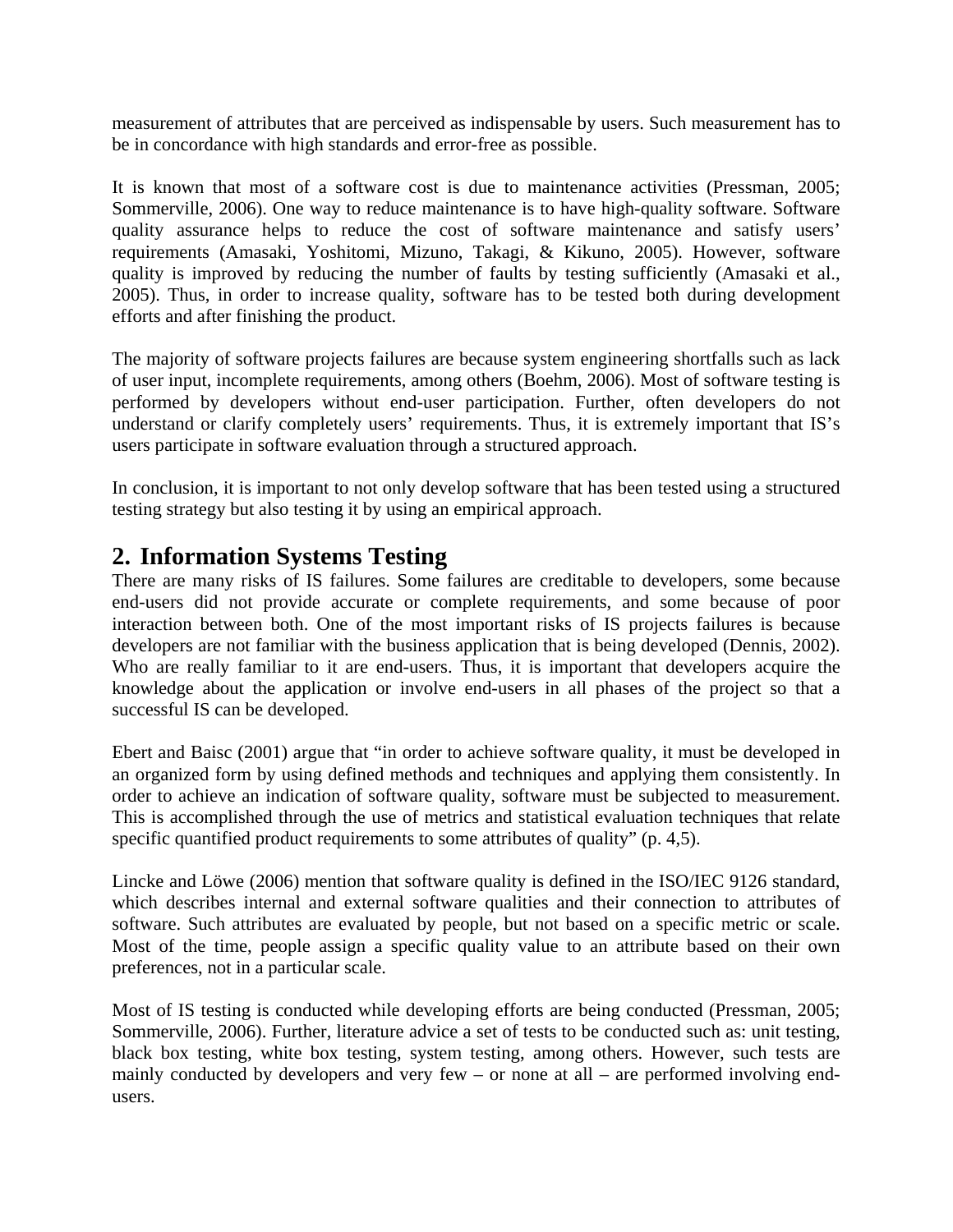We believe that end-users participation in testing increases IS' quality. At doing so, deviations or incomplete requirements can be discovered; overseen errors can be discovered and corrected. Thus, this would increase the chances of end-users acceptance.

## **3. Methodology**

We believe that following a specific set of steps as a structured approach increases the overall quality of an IS. We conducted a study to explore whether such approach would increase IS's quality. The study was conducted as follows: select a group of participants that have experience, knowledge and abilities for IS development assigned as developers or testers; select a set of requirements for a particular IS application, develop two versions of the IS, evaluate each version using descriptive statistics and refine as needed.

#### **3.1 Participants**

A total of twenty-three students in their ninth semester of a Computer Systems bachelor program enrolled in a Software Engineering course participated in the study as Developers. They received the specifications for a software IS project from the researchers, while twenty two students their eight semester from the same program enrolled in a Systems Development Methodologies course evaluated all the IS developed (Testers). Developers and Testers were free to drop from the study at any time. However, all of them completed the study, which lasted a full semester.

#### **3.2 Questionnaire Development**

In order to evaluate systems' quality, a set of seven attributes were defined. These attributes were defined through a focus group conducted with four people that are in charge of customer service in a local software development organization. They argued that these are the most common issues that end-users report problems in their systems. Such attributes are as follow: easy use for data entering, system's ability for detecting and handling unexpected errors, effectiveness of on line help, data validation, interfaces' attractiveness and aesthetics, font use throughout the system, and colors used in the system.

The questionnaire used at least three questions for each attribute. Questions were answered using a 7 point Likert-type scale, where 1 was the highest quality assigned. In addition, Testers were free to add comments and/or suggestions in any question they would think was necessary. Nevertheless, it was required that Testers report errors and faults detected using the free-text space provided.

#### **3.3. Pilot Test**

In order to create a good evaluation instrument, a pilot test was conducted. Twenty-four students in their eighth semester of a bachelor degree in Computer Systems participated in the pilot test. Time was recorded from the beginning of the exam so that we intended to assure that they run the system provided and read the questionnaire. The first person finished thirty-one minutes after the starting time, and the last person finished forty-five minutes after the starting time. Figure 1 shows participants' evaluations distribution for each question.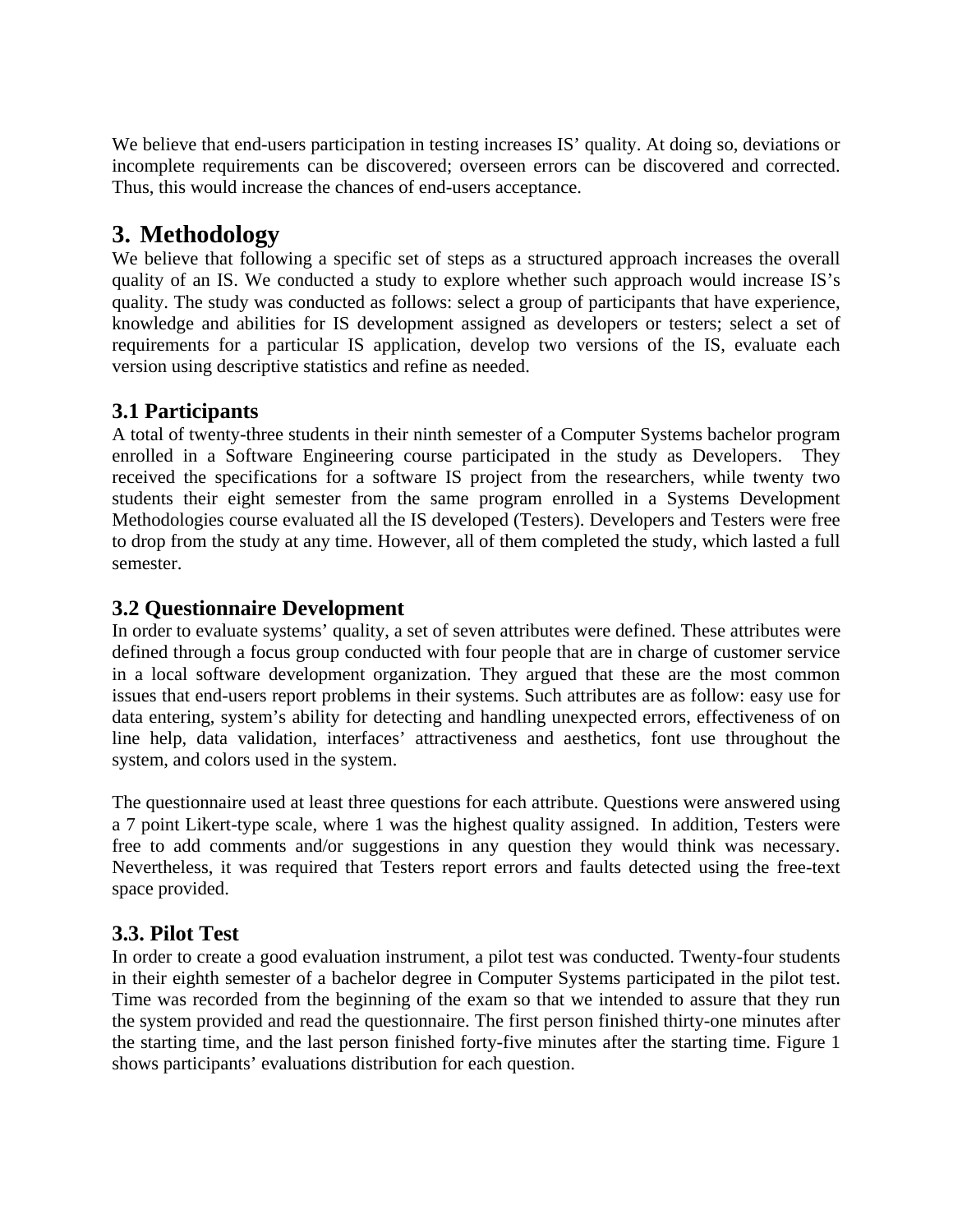

**Figure 1.** Instrument pilot test histogram

Table 1 shows descriptive statistics for the pilot test. Tabachnik and Fidell (Tabachnick, 1996) recommend that a sample's skewness value should not be beyond two times standard errors for skewness (SES). The calculated skewness value (-.489) for the answer is below the SES (two times  $\pm 0.472$ ). Thus, it is assumed that the skewness is within the expected range of chance fluctuations; thus, has no significant skewness problem. In addition, a sample's kurtosis value should not exceed two times the standard errors of kurtosis (SEK). The calculated kurtosis value  $(-.091)$  is below SEK (two times  $\pm 0.918$ ). Hence, it is assumed that the kurtosis is within the expected range of chance fluctuations. Based on both evaluations, it can be said that the instrument results exhibit a normal distribution. Thus, the results of the pilot test indicate that the instrument is suitable for the research.

|                        | <b>Statistics</b> |         |
|------------------------|-------------------|---------|
| Value asigned          |                   |         |
| N                      | Valid             | 24      |
|                        | Missing           |         |
| Mean                   |                   | 4.50    |
| Median                 |                   | 5.00    |
| Mode                   |                   | 5       |
| Std. Deviation         |                   | 1.668   |
| Variance               |                   | 2.783   |
| <b>Skewness</b>        |                   | $-.460$ |
| Std. Error of Skewness |                   | .472    |
| Kurtosis               |                   | $-.091$ |
| Std. Error of Kurtosis |                   | .918    |
| Range                  |                   | 6       |
| Minimum                |                   |         |
| Maximum                |                   |         |

**Table 1.** Instrument pilot test statistics

#### **3.4. Research Design**

We conducted our study as Figure 2 shows. Participants involvement for each step is noted in the same figure. Developers received the IS's specifications from the researchers in written form. The IS developed consisted in a database system that allows a bachelor degree coordinator to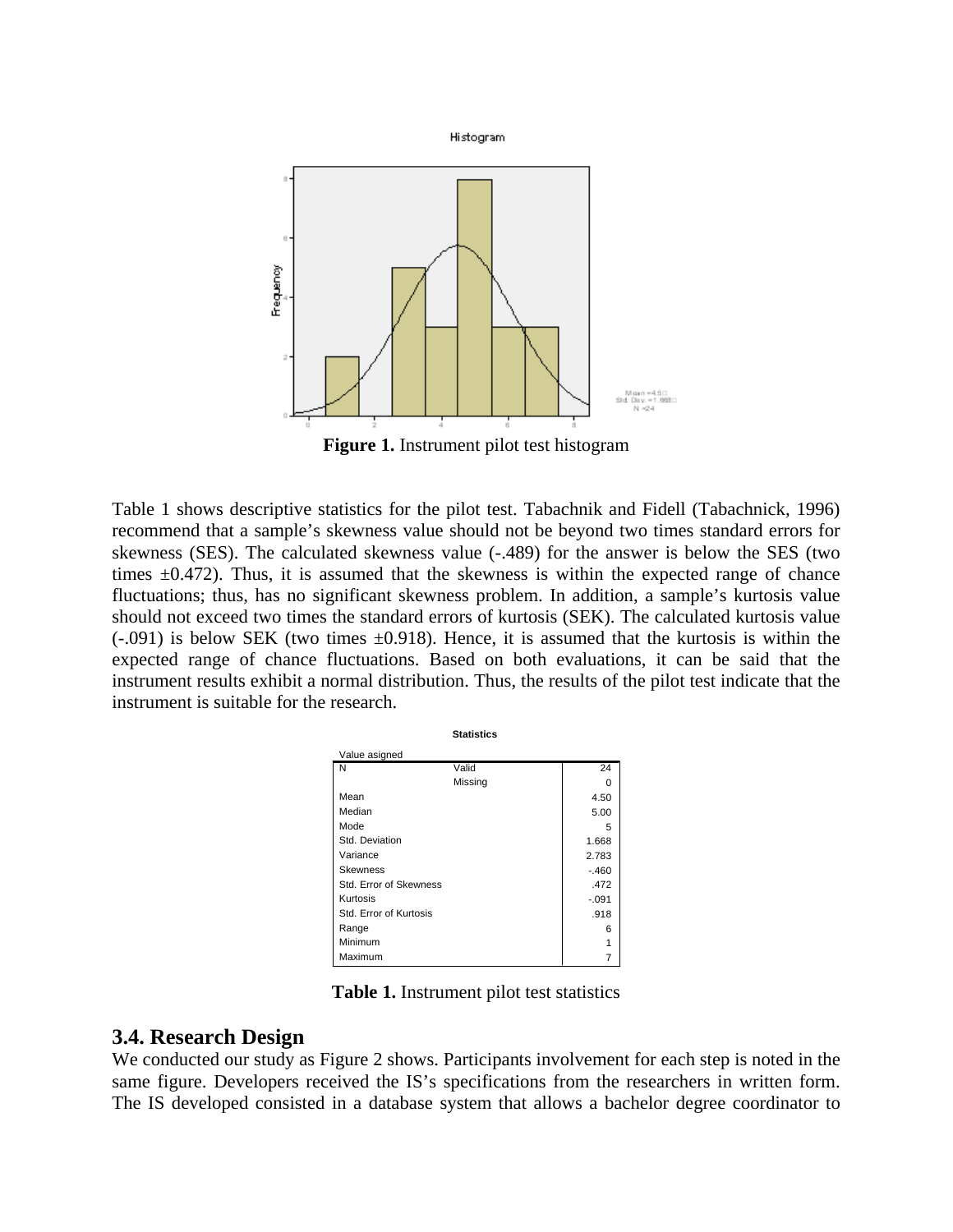evaluate their personnel in six different aspects related to their work each week. In addition, the IS included data analysis and charts construction features. Developers studied the specifications for a week. After that, several group meetings were conducted so that any issues regarding the IS to-be-developed were resolved. No private discussions or sessions were allowed so that all developers have the exact same information. One special requirement was that the software cannot be linked in any way to the Developers so that testers can make an unbiased evaluation. Only the researchers knew who was responsible for each software solution. After all the issues regarding IS's specifications were resolved, Developers got six weeks to develop and deliver the system to the researcher.



**Figure 2.** Development and Evaluation Process Proposed

Testers received a CD that has a copy of the first version of each system and kept them for three weeks. They evaluated each system and answered a questionnaire for each system.

After Testers evaluated the IS developed, they turned in their reports to the researchers. Then, the researchers created a package for each Developer contained all the evaluations for their own IS. With these reports, each Developer addressed all errors and faults reported by Testers as well as addressed all comments and suggestions received. Then, they performed an descriptive statistical analysis of the answers in the questionnaires. These analyses allowed them to assess the quality achieved to this point so that Developers were aware of the IS' overall quality as perceived by end-users.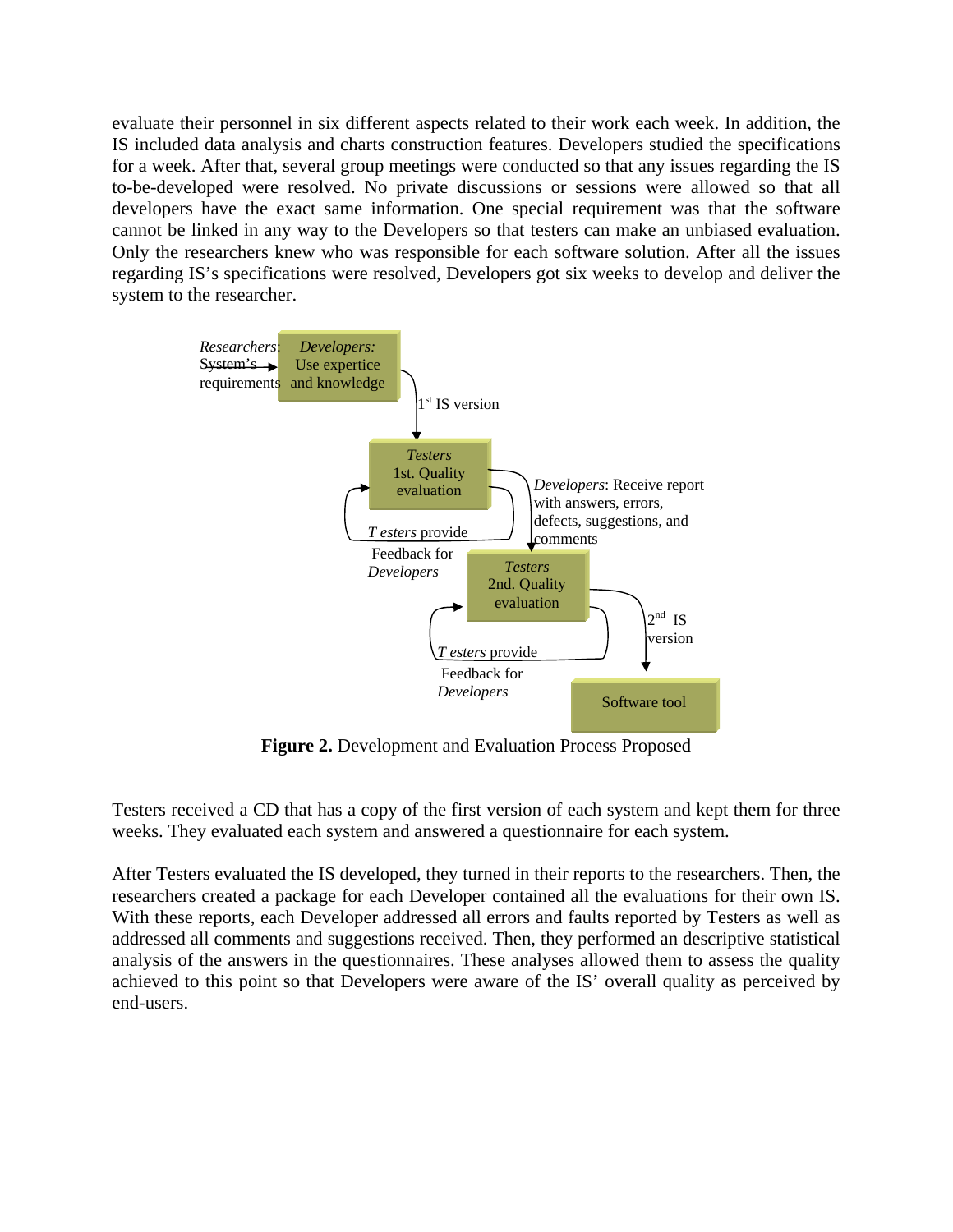## **4. Software Quality Measurement Results 4.1. Descriptive statistics**

All Developers evaluations were collected and analyzed using descriptive statistics. Figure 2 shows two examples of histograms for two questions. Both example histograms show that evaluations were less disperse (comparing left side histograms with right side histograms), quality mean was improved and evaluations were more concentrated in the highest values from  $2<sup>nd</sup>$  evaluation comparing with 1<sup>st</sup> evaluation. In addition, some low-quality values assigned by users in the  $1<sup>st</sup>$  evaluation were not present anymore in  $2<sup>nd</sup>$  evaluation, which means that Testers considered that quality for that particular IS attribute was improved. We believe that quality was improved because of the effects of how quality evaluation was approached.



**Figure 2.** Example of quality evaluation by Testers

#### **4.2. t-test Results**

In order to evaluate whether quality was improved though the proposed methodology, a t-test was conducted. Results in Table 1 shows that, in all cases, the developed systems quality was improved through the evaluation method applied. In addition, all cases results are highly significant  $(p<.01)$ .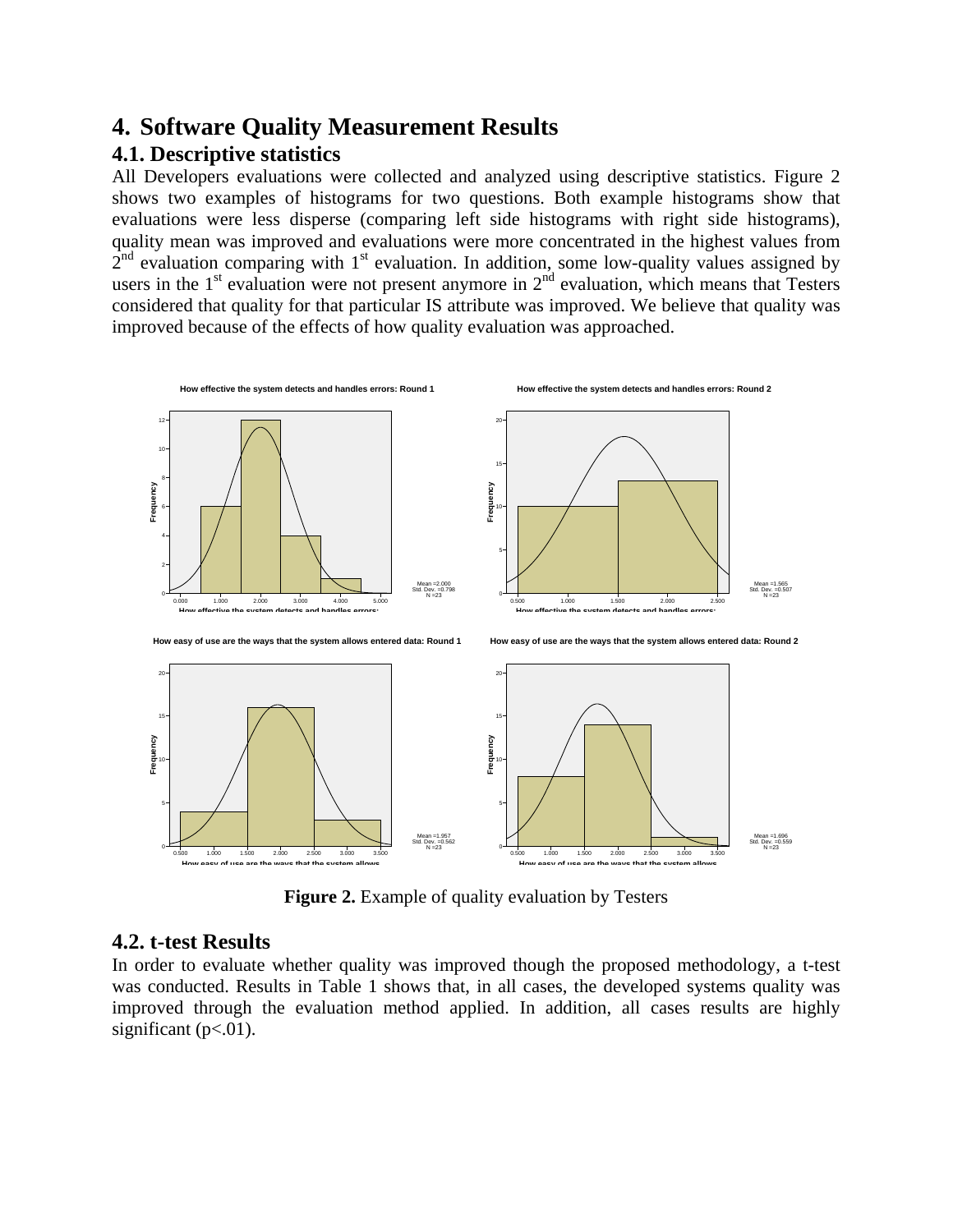|                        |                                                                                                                                                                                       |          |                | <b>Paired Differences</b><br>Std. Error | 95% Confidence<br>Interval of the<br>Difference |          |        |    |                 |
|------------------------|---------------------------------------------------------------------------------------------------------------------------------------------------------------------------------------|----------|----------------|-----------------------------------------|-------------------------------------------------|----------|--------|----|-----------------|
|                        |                                                                                                                                                                                       | Mean     | Std. Deviation | Mean                                    | Lower                                           | Upper    | t      | df | Sig. (2-tailed) |
| Pair<br>$\mathbf{1}$   | How easy of use are the ways that the<br>system allows entered data: Round 1 -<br>How easy of use are the ways that the<br>system allows entered data: Round 2                        | 1.154899 | .521215        | .108681                                 | .929509                                         | 1.380289 | 10.627 | 22 | .000            |
| Pair<br>$\overline{2}$ | How effective the system detects and<br>handles errors: Round 1 - How<br>effective the system detects and<br>handles errors: Round 2                                                  | 1.366571 | .702984        | .146582                                 | 1.062577                                        | 1.670564 | 9.323  | 22 | .000            |
| Pair<br>3              | How the system provides help so that<br>users are able to perform their tasks:<br>Round 1 - How the system provides<br>help so that users are able to perform<br>their tasks: Round 2 | 1.496467 | 1.200273       | .250274                                 | .977430                                         | 2.015504 | 5.979  | 22 | .000.           |
| Pair<br>4              | How effective the system validates all<br>the data input by users: Round 1 - How<br>effective the system validates all the<br>data input by users: Round 2                            | 1.132122 | .542516        | .113122                                 | .897520                                         | 1.366724 | 10.008 | 22 | .000.           |
| Pair<br>5              | How attractive and ahestetic are the<br>interfaces of the system: Round1 -<br>How attractive and ahestetic are the<br>interfaces of the system: Round 2                               | .926728  | .631593        | .131696                                 | .653606                                         | 1.199849 | 7.037  | 22 | .000.           |
| Pair<br>6              | How visible, consistent, and ahestetic<br>are the fonts used in the system:<br>Round 1 - How visible, consistent, and<br>ahestetic are the fonts used in the<br>system: Round 2       | .963433  | .773011        | .161184                                 | .629158                                         | 1.297708 | 5.977  | 22 | .000            |
| Pair<br>$\overline{7}$ | How effective and ahestetic are the<br>color used in the system: Round 1 -<br>How effective and ahestetic are the<br>color used in the system: Round 2                                | .867102  | .648936        | .135313                                 | .586481                                         | 1.147723 | 6.408  | 22 | .000            |

**Paired Samples Test**

**Table 1**. t-test results

These results show that quality was improved, which means that using a structured approach really helps developers to reduce issues that were overseen or ignored by them during early stages of the project. The most expensive IS is the one that is bought and not used by end-users, which results in a cost rather than an investment. Thus, this could result in an IS that complies with end-users expectations and needs. Moreover, user involvement in the final development stages helps developers to minimize any problems related to user-acceptance and IS usage.

## **5. Conclusions**

Evidence shows that most of the time evaluated attributes' quality was improved through the approach we used. This could be because end-users were included as a very important part of the overall project. Thus, they knew exactly what were the IS requirements and evaluate what was offered by developers. Then, issues that were discovered by users were feedback to Developers so that can be addressed properly.

We argue that end-user involvement in IS development efforts has to be included during testing phases, not only during information gathering and requirements validation phases. Such involvement helps developers to create more user-oriented IS, which could reduce IS maintenance and their associated costs.

## **5.1. Limitations of the Proposed Study**

Results show that our proposed structured approach for quality improvement through a structured testing delivers very good results. However, results has to be taken with caution since this is an ongoing research and this is the initial study that allowed us to understand the problem,